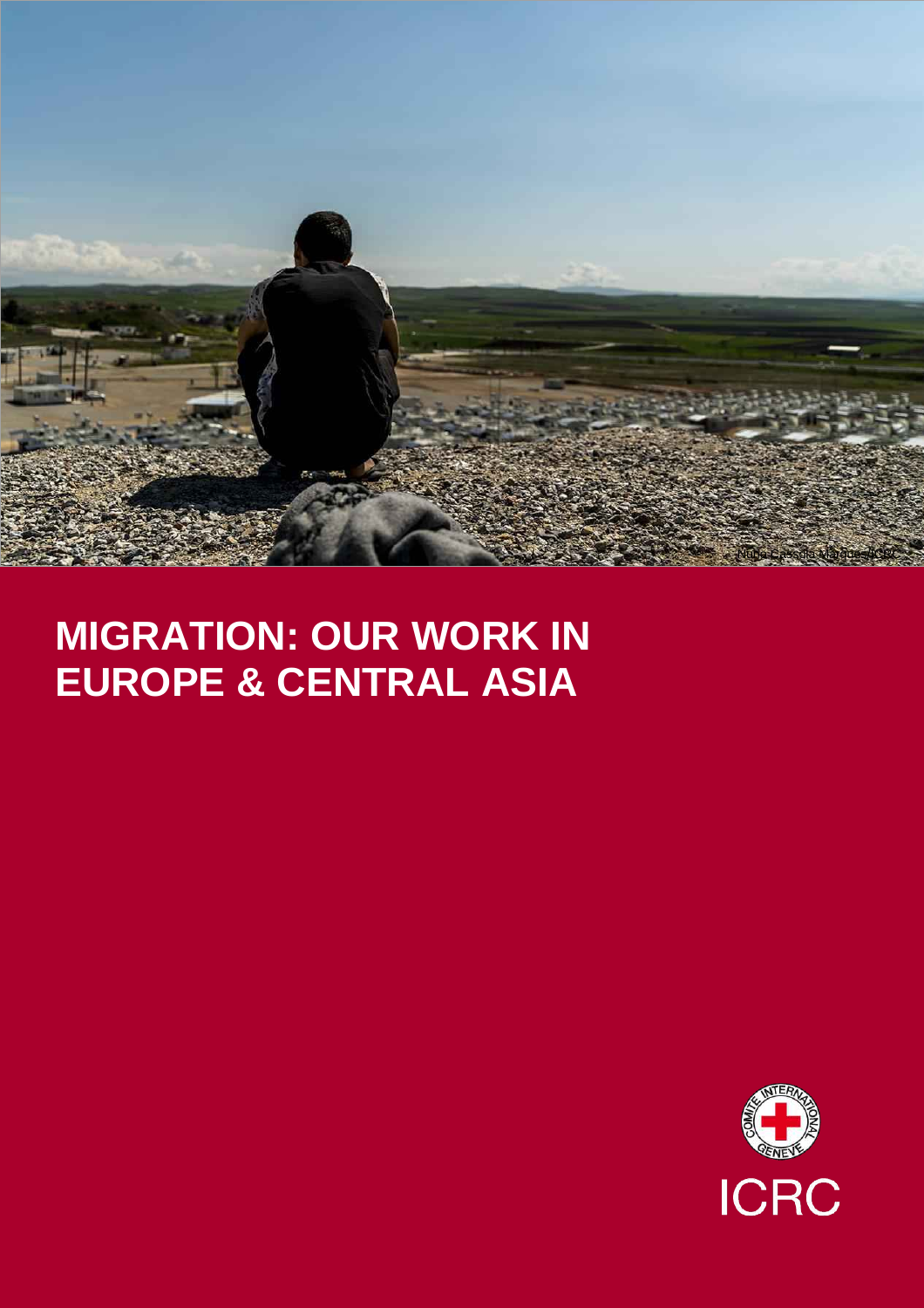The ICRC uses a deliberately broad description of **What we do** migrants, which includes all people who leave or flee their country of origin or habitual residence to go abroad to seek safer or better prospects. This description includes refugees and asylum seekers, who have special protection under international law.

## **Background**

More than 244 million people around the world were migrants in 2015.<sup>i</sup> Roughly a third of them  $-$  around 82 million – are in Europe and Central Asia, including an estimated 12 million each in Germany and Russia.

Most people take safe and regular routes. However, every year, millions of people embark on extremely perilous migratory journeys. Some face abuse and exploitation, some die on the way. Others are detained for entering or remaining in a country without the necessary authorization or documents (so-called irregular migrants). The International Committee of the Red Cross (ICRC) works with the wider International Red Cross and Red Crescent Movement to alleviate and prevent suffering among the most vulnerable migrants.

Over a million irregular migrants – many from the Middle East and Africa – are estimated to have entered Europe in 2015.<sup>ii</sup> More continued to arrive in Europe in 2016 and 2017, but in smaller numbers. With fewer migrants crossing from Turkey to Greece, the main route into Europe is now through Italy from North Africa. Most migrants to Russia are from Central Asia.





## **Using our Restoring Family Links network to help migrants**

Migrants frequently lose contact with their families. Some may not wish to make contact, but others are prevented from contacting their loved ones. This can cause considerable distress and lead to greater vulnerability of migrants and their families. So we work with National Red Cross and Red Crescent Societies to help prevent families from becoming separated, and to help people get back in touch with their relatives. We also help people who have no news about their loved ones to find out what has happened to them.

### **Supporting National Societies' work**

The ICRC helps National Societies put migrants and their families back in touch by providing training, guidance, equipment and financial support. We concentrate on countries along the migration routes, including Bulgaria, Croatia, Greece, Italy, Malta, Serbia and the former Yugoslav Republic of Macedonia. We have helped migrants make and send thousands of phone calls and Red Cross messages to their loved ones.

#### **TRACE THE FACE**

Launched in 2013, the Trace the Face website enables people to post pictures of themselves online and to display them on Red Cross posters in some European countries to help them find their missing relatives. More than 40,000 people visit the website every month, and dozens of missing people have already been found. So far 27 European countries are taking part, and the website is now being used in non-European countries too, such as Egypt and Senegal. For more information, please go to: **[www.tracetheface.org](file:///C:/Users/A051310/AppData/Roaming/Microsoft/Word/www.tracetheface.org)**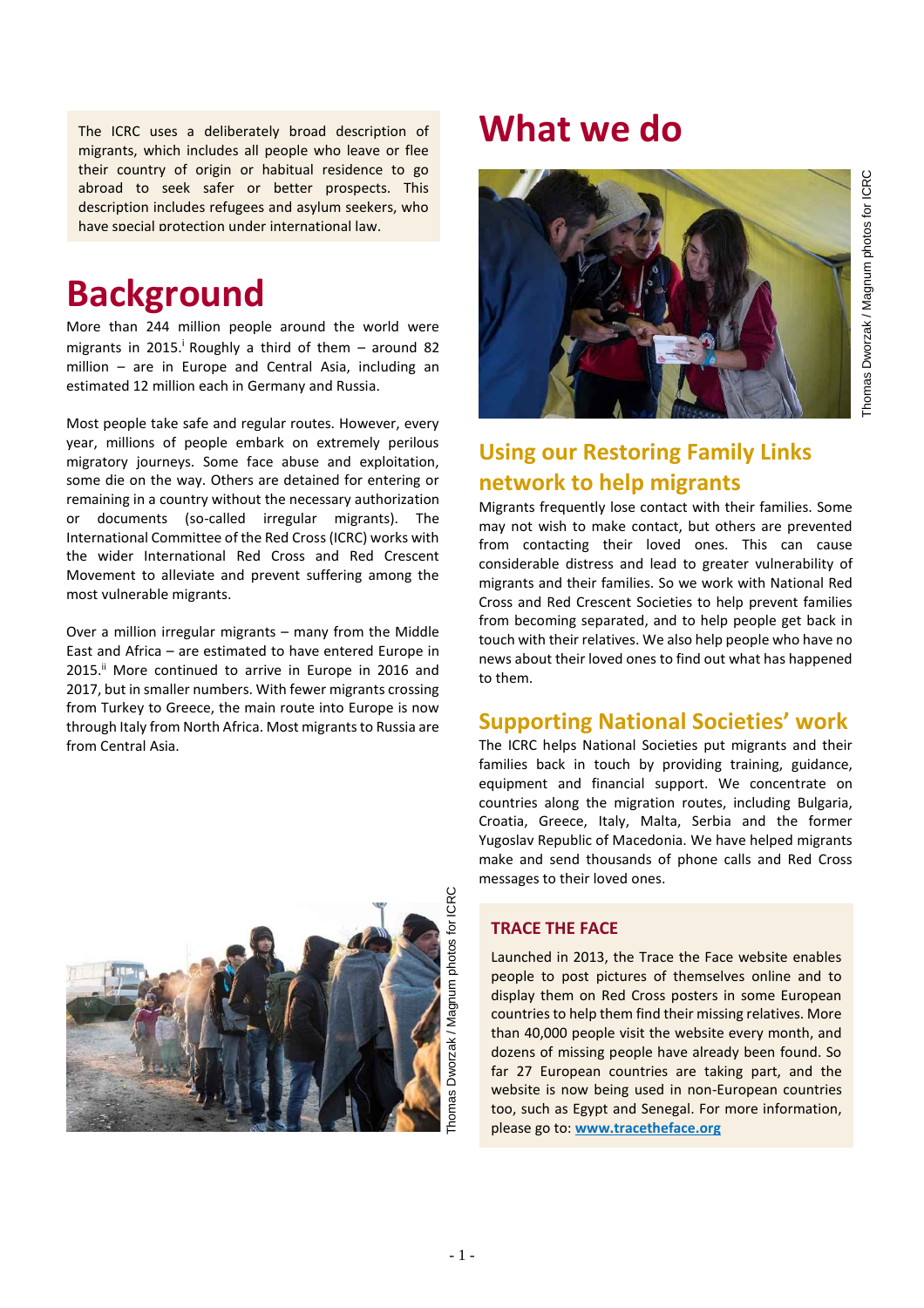### **Providing humanitarian forensic**

### **support**

At least 5,000 migrants reportedly died in the Mediterranean while trying to reach Europe in 2016.<sup>iii</sup> Treating the dead with dignity and notifying their families are matters of great humanitarian concern. We bring these matters to the attention of the authorities as part of an ongoing humanitarian dialogue. Our forensic teams help local forensic authorities and institutions to improve their methods for recovering, handling, documenting and identifying the bodies of migrants who have lost their lives. We provide them with technical advice, encourage cooperation among forensic services and other organizations, run local and regional training courses for forensic experts and agencies, and provide material support for the National Societies and the authorities.

In **Greece**, we work closely with forensic specialists and the authorities to improve documentation of dead bodies and to collect ante- and post-mortem data centrally; the aim is to increase the likelihood of identifying these bodies. The authorities also receive material support: body bags, surgical masks, gloves, digital cameras and laptops.

In **Italy**, the ICRC helps the Italian Red Cross and the Forensic Anthropology and Odontology Laboratory of the University of Milan to identify dead migrants. Our global presence means that we can help the authorities contact the families of missing migrants and get information from them, in accordance with relevant legislation, to identify the dead.

#### **THE NUMBERS**

We gave forensic training to around 180 members of the Greek coastguard in the North Aegean Islands, Crete and Attica in 2016. In Italy, we are helping forensic experts to identify some 900 migrants who drowned when their boat sank off the Libyan coast in 2015.

### **Working in immigration detention**

Irregular migrants are often taken into custody and held in detention facilities. This can happen when they are at a border, before they are deported, while they are en route to their destination or when they have arrived. We engage with States as part of a dialogue urging them to use detention only as a last resort and to always consider liberty and alternatives to detention first.<sup> $iv$ </sup> In addition, we seek to make sure that the principle of *non-refoulement*<sup>v</sup> is upheld, and that migrants are afforded due process of law, treated humanely, held in conditions that preserve their dignity, and are able to maintain contact with the outside world – their families and consular authorities – if they wish to do so.

### **Improving treatment and living conditions**

The ICRC carries out a variety of activities for detained migrants. We visit migrants detained in Greece and Hungary. Some of them are given hygiene kits, clothes and other essential items. Together with the Hellenic Red Cross, we also help migrants in detention facilities to contact their families by phone. We work with the authorities to find ways to improve living conditions for migrants in detention, for example by organizing workshops for police commanders and officials in Greece.

### **Supporting National Societies' work with detained migrants**

Elsewhere in Europe and Central Asia, we support National Societies' efforts to help detained migrants. More than 20 National Societies run various assistance programmes, offering material support, legal and medical services, and help in restoring contact with their families. The ICRC and the Norwegian and Swedish Red Cross organized a regional workshop for European National Societies, in Oslo in October 2016, to exchange best practices and develop a more effective response to the needs of detained migrants.



ICRC